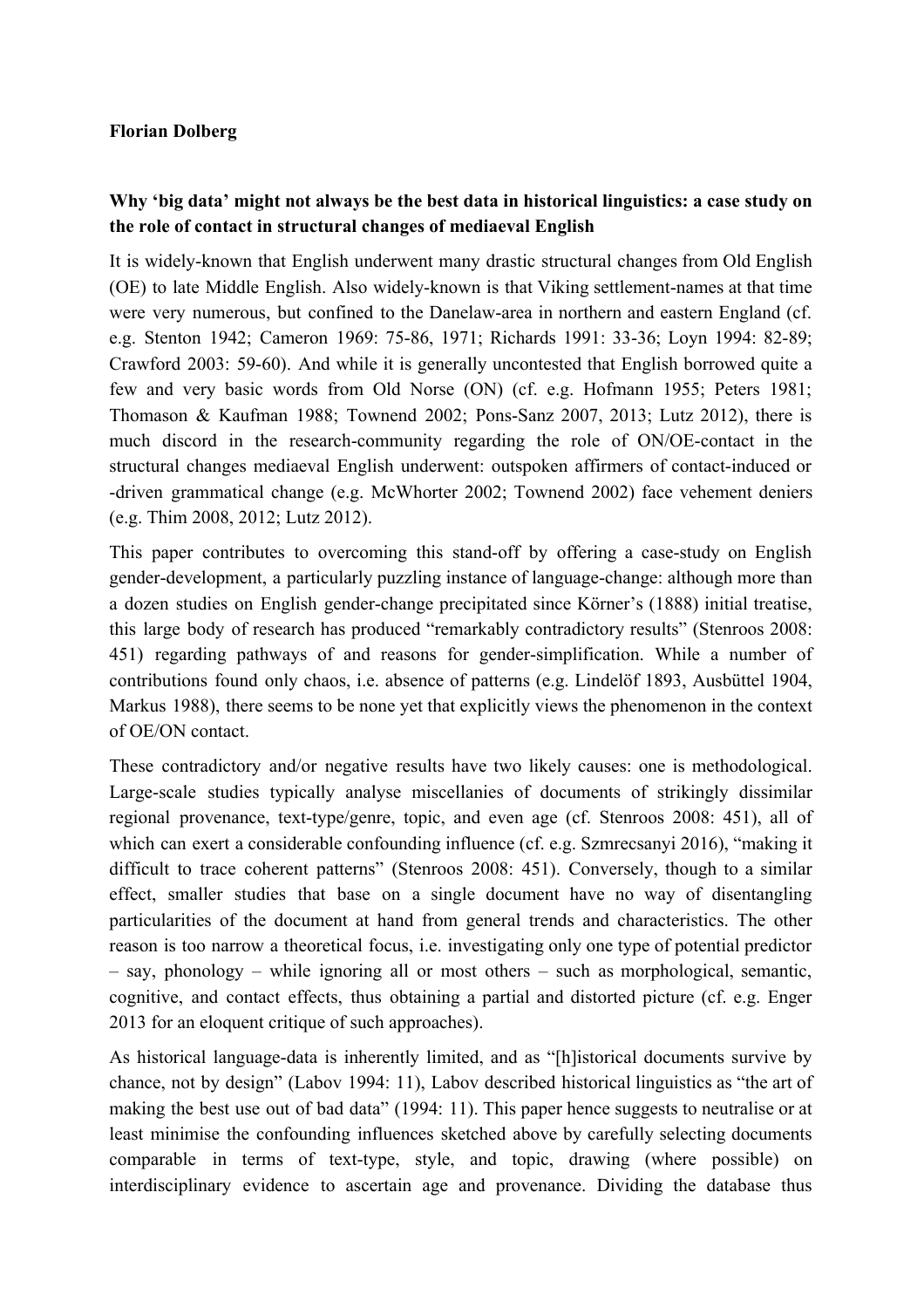obtained into a north-eastern, OE/ON-contact-exposed cohort and a south-western, essentially OE/ON-contact-free cohort shows contact to quicken, possibly cause gender-simplification, but also show this process to underlie phonological, morphological, semantic and cognitive factors as well. This shows that the confounding effect of dissimilar documents in large datasets can be minimised by choosing a smaller, but more homogenous database instead.

## References:

- Ausbüttel, Erich. 1904. *Das persönliche Geschlecht unpersönlicher Substantiva einschließlich Tiernamen im Mittelenglischen.* Tübingen: Niemeyer.
- Cameron, Kenneth. 1969. *English Place Names*. London: Methuen.
- Cameron, Kenneth. 1971. "Scandinavian settlement in the territory of the Five Boroughs: the place-name evidence Part III, the Grimston Hybrids". In: Peter Clemoes & Kathleen Hughes (eds.). *England before the Conquest*. Cambridge: Cambridge University Press.
- Crawford, Barbara E. 2003. "The Vikings". In: Wendy Davies (ed.). *From the Vikings to the Normans.* 1471. Oxford: Oxford University Press.
- Enger, Hans-Olav. 2013. "Inflectional change, 'sound laws' and the autonomy of morphology. The case of Scandinavian case and gender reduction". *Diachronica* 30(1), 126.
- Hofmann, Dietrich. 1955. *Nordischenglische Lehnbezeichnungen in der Wikingerzeit*. Kopenhagen: Munksgaard.
- Körner, Karl. 1888. *Beiträge zur Geschichte des Geschlechtswechsels der englischen Substantiva. Inaugural-Dissertation*. Greifswald: Julius Abei.
- Labov, William. 1994. *Principles of Linguistic Change, Volume I: Internal Factors.* Oxford: Blackwell.
- Lindelöf, Uno. 1893. "Beiträge zur Kenntnis des Altnordhumbrischen". In: Uno Lindelöf (ed.). *Mémoires de la Société NéoPhilologique a Helsingfors I.* Helsingfors: Imprimerie centrale de Helsingfors.
- Loyn, Henry R. 1994. *The Vikings in Britain*. Oxford: Blackwell.
- Lutz, Angelika. 2012. "Norse influence on English in the light of general contact linguistics". In: Irén Hegedüs & Alexandra Fodor (eds). *English Historical Linguistics 2010: Selected Papers from the sixteenth International Conference on English Historical Linguistics (ICEHL 16), Pécs, 2327 August 2010*. Amsterdam/Philadelphia: John Benjamins.
- Markus, Manfred. 1988. "Reasons for the loss of gender in English". In: Dieter Kastovsky & Gero Bauer (eds.). *Luick revisited: Papers read at the Luick Symposium at Schloss Liechtenstein. 1518.9.1985*. Tübingen: Narr.
- McWhorter, John H. 2002. "What happened to English?". *Diachronica* 19(2), 217–272.
- Peters, Hans. 1981. "Zum Skandinavischen Lehngut im Altenglischen" *Sprachwissenschaft* 6, 85124.

PonsSanz, Sara M. 2007. *Norsederived vocabulary in late old English texts: Wulfstan's works, a case study (3rd ed.)* (= NOWELE Supplement Series, 22). Odense: University Press of Southern Denmark.

- PonsSanz, Sara M. 2013. *The lexical ef ects of AngloScandinavian linguistic contact on old English.* (Studies in the Early Middle Ages). Brepols: Turnhout.
- Richards, Julian D. 1991. *Viking Age England.* London, New York, Sydney, Toronto: BCA.
- Szmrecsanyi, Benedikt. 2016. About text frequencies in historical linguistics: disentangling environmental and grammatical change. *Corpus Linguistics and Linguistic Theory* (special issue, ed. by Martin Hilpert & Hubert Cuyckens).